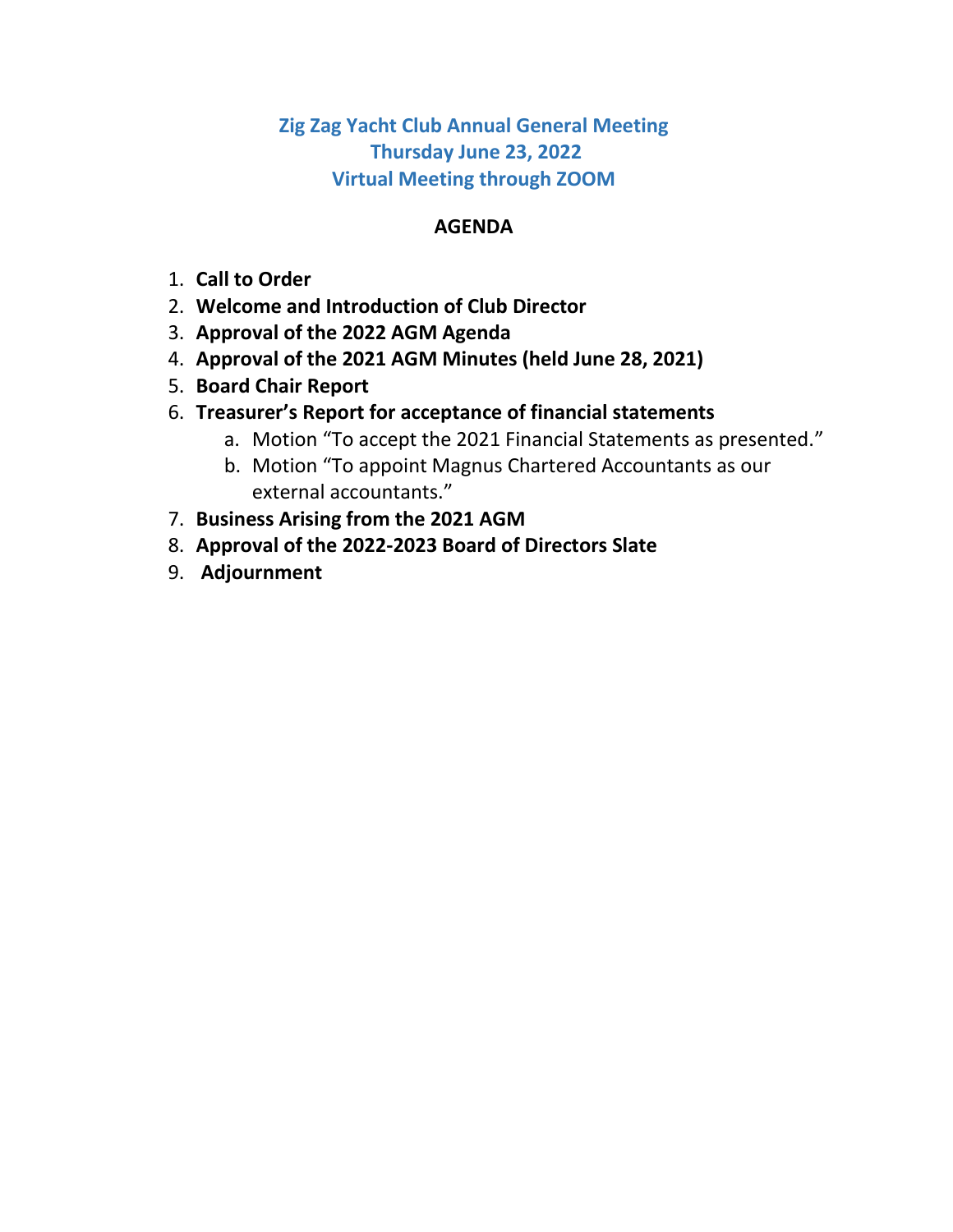#### **2021 Annual General Meeting**

#### **Monday, June 28th, 2021**

**7:30pm CST**

## **Teams**

# **MEETING MINUTES**

#### **ATTENDANCE**

*Present via conference call/video*: Nicole Wilson, Ivy Namaka, David Reid, Neil Fassina, Kate Baumann, Uwe Baumann, Judy Dalman, Erica Zentner, Phalyn Powell, Sue Cunningham, Michelle Williams, Ted Bigelow, Gary Steinman, Bruce Thompson, Lewis Rosenberg, Gary Smith, Mike Scott, Jim Ferguson, Eric Bohm, Josanne Mann, Mina Wallace, Virginia Snyder

*By Proxy:* Joyce Berry, Bruce Harris, Patty Christie, Ken Cooper, Karen Cornejo, James Fraser, Janelle Hague, Marilyn Howlett, John Langstaff, Delia Kaufman, Sally Keefe, Connie Kines, Tim & Carol Kurbis, Jillian Lamothe, Nancy MacAngus, Joanne, MacEwan, Debora Mazur, Paul McCrea, Rose Oakes, Scott Mackenzie, Stu Starkey, Brenda Stwart, Margo Toole, Mitch Vodrey, Mina Wallace, Fiona Webester-Mourant, Barry Weinstein, Elanor Wiebe, Mitch Zajac

#### **1. CALL TO ORDER**

The Zig Zag Yacht Club ("ZZYC") 2021 Annual General Meeting was duly called on Monday, June 28<sup>th</sup>, 2021 at 7:33 pm CST. David Reid called the meeting to order.

## **2. 2021 ANNUAL GENERAL MEETING AGENDA**

| <b>Time</b>      | $7:33$ pm $-7:34$ pm                                                     |
|------------------|--------------------------------------------------------------------------|
|                  | 1 minute                                                                 |
| Intent           | Motion                                                                   |
| <b>Motion</b>    | That the ZZYC membership approve the 2021 Annual General Meeting Agenda. |
| <b>Put Forth</b> | Ted Bigelow                                                              |
|                  |                                                                          |
| <b>Seconded</b>  | Sue Cunningham                                                           |
|                  |                                                                          |
| Outcome          | Carried.                                                                 |

#### **3. 2020 ANNUAL GENERAL MEETING MINUTES**

| <b>Time</b>   | $7:34 \text{pm} - 7:36 \text{pm}$ |
|---------------|-----------------------------------|
|               | 2 minutes                         |
| <b>Intent</b> | Motion                            |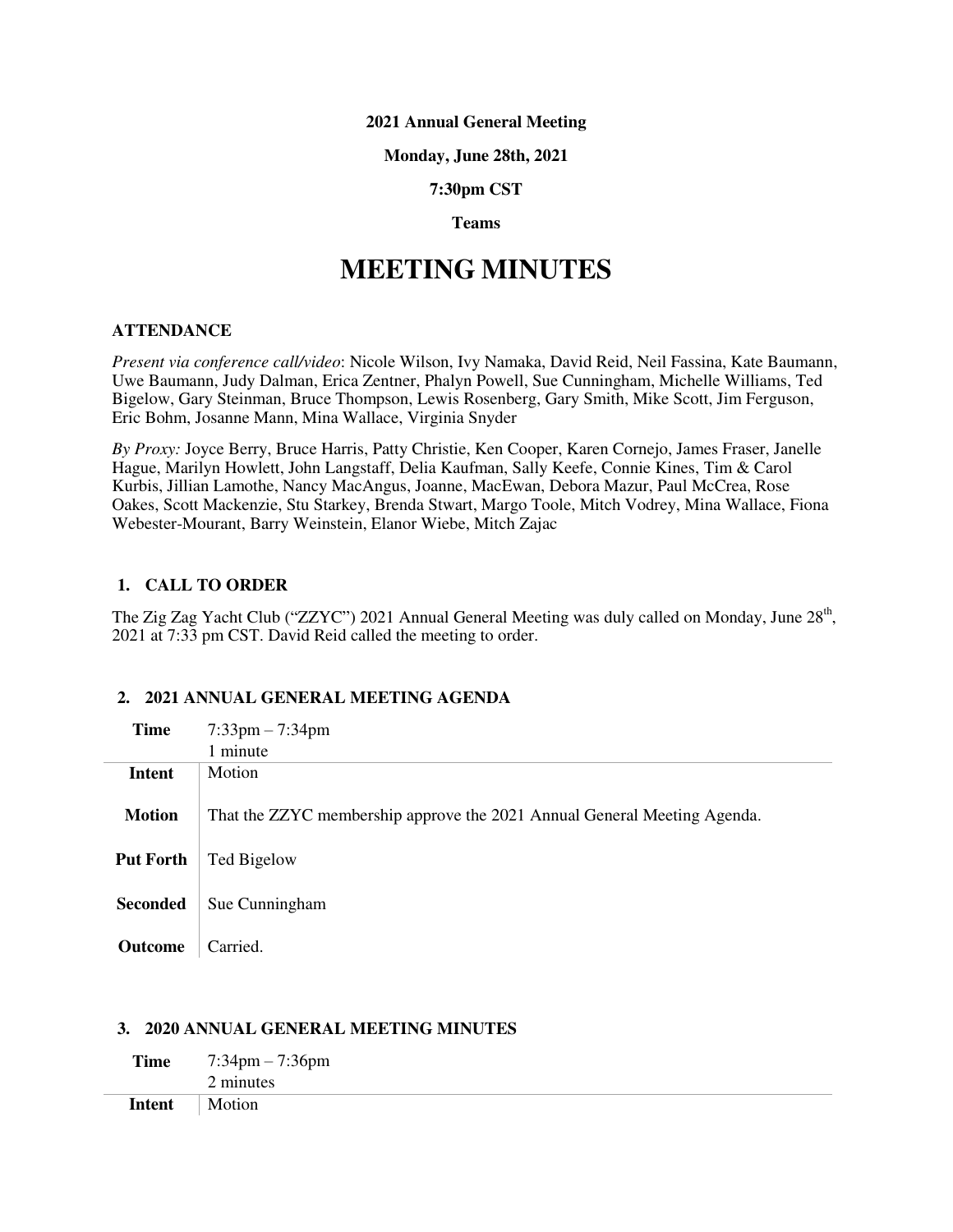**Motion** That the ZZYC membership approve the 2020 Annual General Meeting Minutes.

**Put Forth** Sue Cunningham

**Seconded** | Phalyn Powell

**Outcome** Carried.

## **4. COMMODORE REPORT**

| Time   | $7:36$ pm - $7:51$ pm                                                             |  |
|--------|-----------------------------------------------------------------------------------|--|
|        | 15 minutes                                                                        |  |
| Intent | Information                                                                       |  |
|        | <b>Context</b> – Ivy Namaka provided a summary of ZZYC's new branding initiative. |  |

## **5. TREASURER REPORT**

| <b>Time</b>      | $7:51 \text{pm} - 7:55 \text{pm}$                                  |
|------------------|--------------------------------------------------------------------|
|                  | 4 minutes                                                          |
| <b>Intent</b>    | Motion                                                             |
| <b>Motion</b>    | That the ZZYC membership approve ZZYC's 2020 Financial Statements. |
| <b>Put Forth</b> | <b>Judy Dalman</b>                                                 |
|                  |                                                                    |
| <b>Seconded</b>  | Ted Bigelow                                                        |
|                  |                                                                    |
| <b>Outcome</b>   | Carried.                                                           |

## **6. BUSINESS ARISING**

| Time             | $7:55 \text{pm} - 8:02 \text{pm}$                                                        |
|------------------|------------------------------------------------------------------------------------------|
|                  | 7 minutes                                                                                |
| Intent           | <b>Motion</b>                                                                            |
| <b>Motion</b>    | That the ZZYC membership approve the 2021 ZZYC Board of Directors slate as<br>presented. |
| <b>Put Forth</b> | Ted Bieglow                                                                              |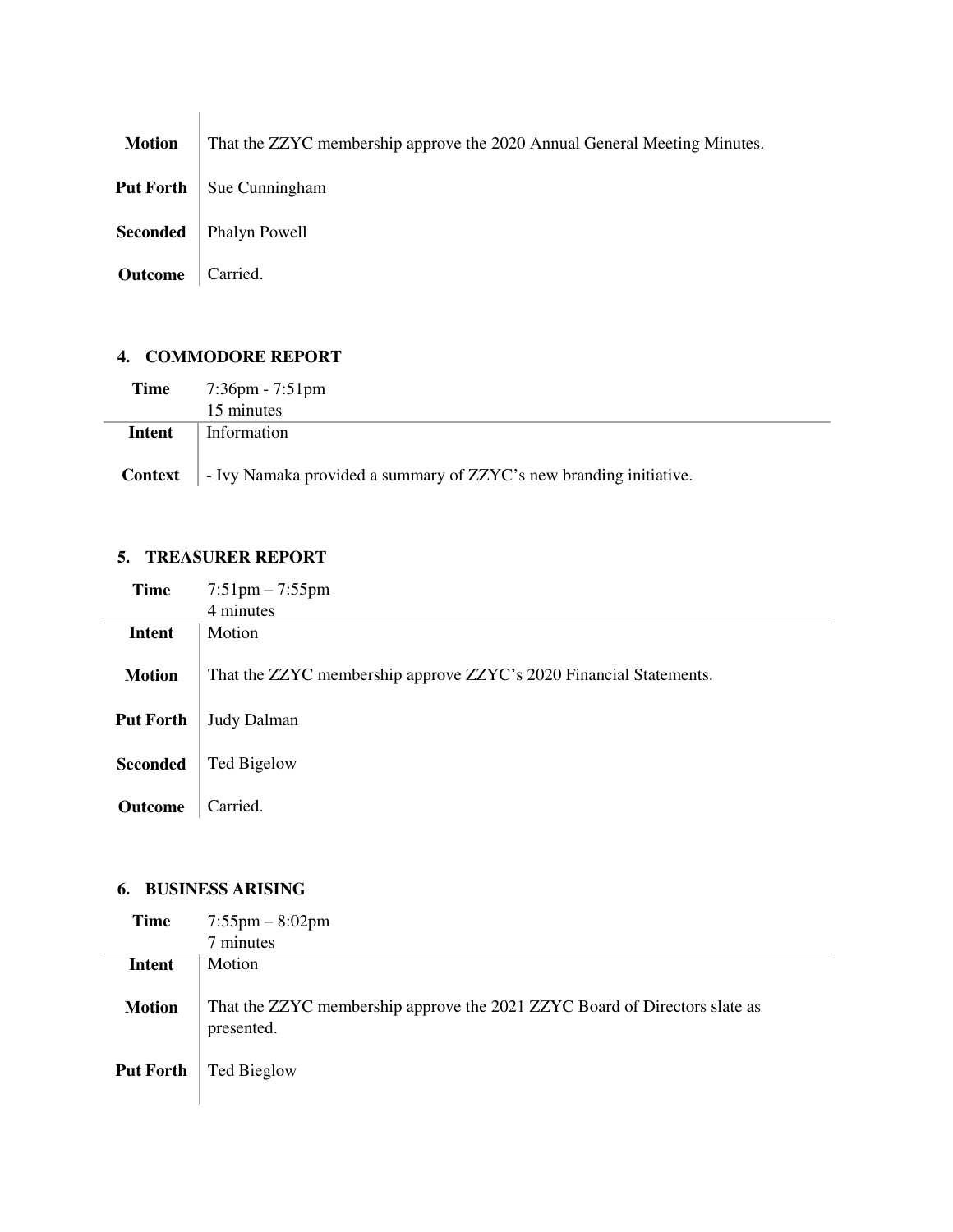**Seconded** | Eric Bohm

**Outcome** | Carried.

## **7. CLUB DIRECTOR REPORT**

| Time           | $8:02 \text{pm} - 8:10 \text{pm}$                                                                                                                   |
|----------------|-----------------------------------------------------------------------------------------------------------------------------------------------------|
|                | 8 minutes                                                                                                                                           |
| Intent         | Information                                                                                                                                         |
| <b>Context</b> | Kate and Uwe Baumann provided a summary of projects they have completed to<br>-<br>date and what they plan to achieve throughout the summer months. |

## **8. NEW BUSINESS**

| <b>Time</b>    | $8:10$ pm - $8:30$ pm                                                                                                                                                                                                                                                                                                                                                                                                                                                                                                     |
|----------------|---------------------------------------------------------------------------------------------------------------------------------------------------------------------------------------------------------------------------------------------------------------------------------------------------------------------------------------------------------------------------------------------------------------------------------------------------------------------------------------------------------------------------|
|                | 20 minutes                                                                                                                                                                                                                                                                                                                                                                                                                                                                                                                |
| Intent         | Information & Discussion                                                                                                                                                                                                                                                                                                                                                                                                                                                                                                  |
| <b>Context</b> | The Board of Directors are looking into options to resurface the volleyball court and<br>$\overline{\phantom{a}}$<br>create a multi-sport court.<br>Fireworks are scheduled for August Long weekend.<br>$\overline{\phantom{a}}$<br>There will be two tennis camps this summer. The first will be 3 days long. The<br>$\overline{\phantom{a}}$<br>second will be 5 days long.<br>Various Board of Director positions are available, namely, Secretary,<br>$\overline{\phantom{a}}$<br>Communications Chair and Commodore. |

## **9. ADJORNMENT**

The meeting was adjourned at 8:30pm. Sue Cunningham moved to adjourn the meeting.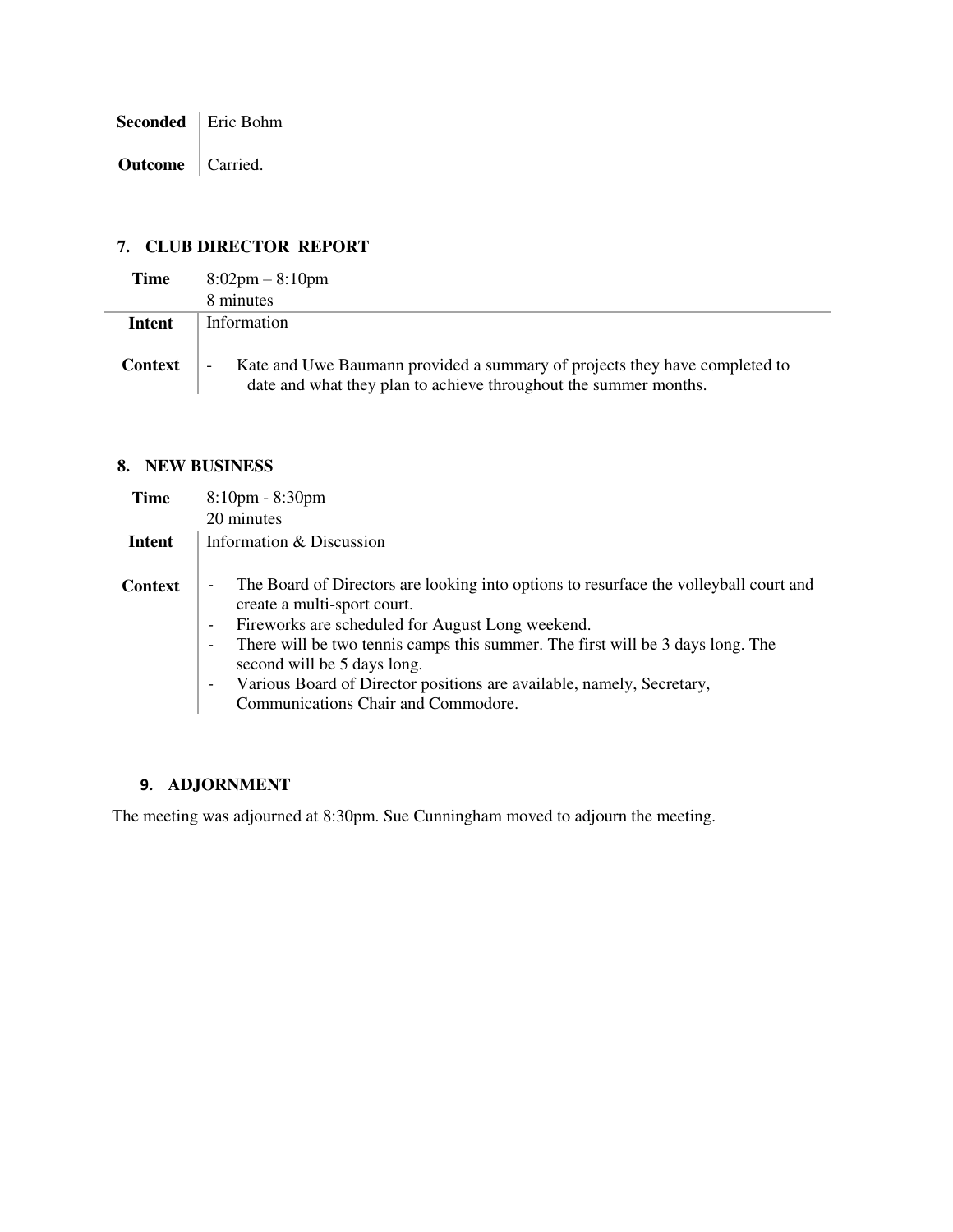### 2022 ZZYC AGM – Report from Chair of the Board

The past two years have been difficult. Managing through Covid restrictions and concerns have been challenging for the Board, our Members, and the Community. Thanks to the hard work of the Board, our staff, and Government assistance, ZZYC was able to maintain a cash flow positive result.

We are now heading into a normal year...or so we thought. High water has once again plagued our lake, causing havoc to docks. We are doing our best to keep our docks safe, however, the age combined with previous high waters may cause some serious damage. Thankfully, the last time this happened in 2014, we were able to raise funds for dock repairs which in the end was covered by insurance. We continue to monitor and will be assessing damage and options later in the summer. For now, we wait until the water goes down before attaching the floating docks to the ramps. Thanks goes to Sue Cunningham, Jim Vis, and Noah Cunningham for troubleshooting and obtaining containers for weight on the docks.

I, as are past Chairs and Commodores, am thankful for the hard work of our long time Board members. Our board is a cohesive group of ZZYC members who are passionate about their Club and motivated to help ensure its continued success.

The ZZYC Board encourages board member turnover, thus creating an opportunity for new faces and fresh ideas around the board table. This past year we said thanks and farewell to Ivy Namaka, Michelle Williams, Nicole Wilson, Neil Fassina and Phalyn Powell. We wish to thank these members for their time on the board, their dedication and commitment to ZZYC.

We welcomed Jeff Lawrence, Mark Arvia, and Cassandre Giguire Alvarado who have all embraced their new roles with enthusiasm and have made meaningful contributions in short order. At the end of this season, we will be losing a few more long-term Board Members. The board is looking for new members, especially in the area of maintenance and legal. However, we encourage anyone who is interested in serving to please contact me to discuss (chair@zzyc.ca).

I would be remised if I didn't specifically thank Ivy Namaka as Commodore and Katheen Reid as Chair for the past few years. They both have been amazing leaders and contributed to the long-term sustainability of the Club. They also forged the beginning of separating what used to be a very large portfolio of work for the Commodore. Splitting the responsibilities once assumed by the Commodore between both the Commodore and Board Chair has worked well and the Board will continue to fine tune this model. A major By-law review will be undertaken next year to cement this splitting of duties and properly represent how the Board governs ZZYC.

With Ivy completing her Commodore commitment of 3 years, we welcomed Erica Zentner as our Commodore for 2022. Erica brings a great level of commitment and energy to our Club. Erica look forwards to conversing with all of you at the Welcome Back Reception on July 2<sup>nd</sup>.

Despite our challenging start, the Board is extremely happy with the progress our new Club Director has made. Dina Nesterina took over as Club Director in February. She has quickly learned our systems and programming, hired staff, and started interacting with the Members. We ask for your patience as Dina learns the ropes. We are looking for Members to host Dina for dinner throughout the summer. If you are interested in hosting Dina at your cabin, please reach out to her directly a  $\frac{\text{cd@zzyc.ca.}}{\text{cd@zzyc.ca.}}$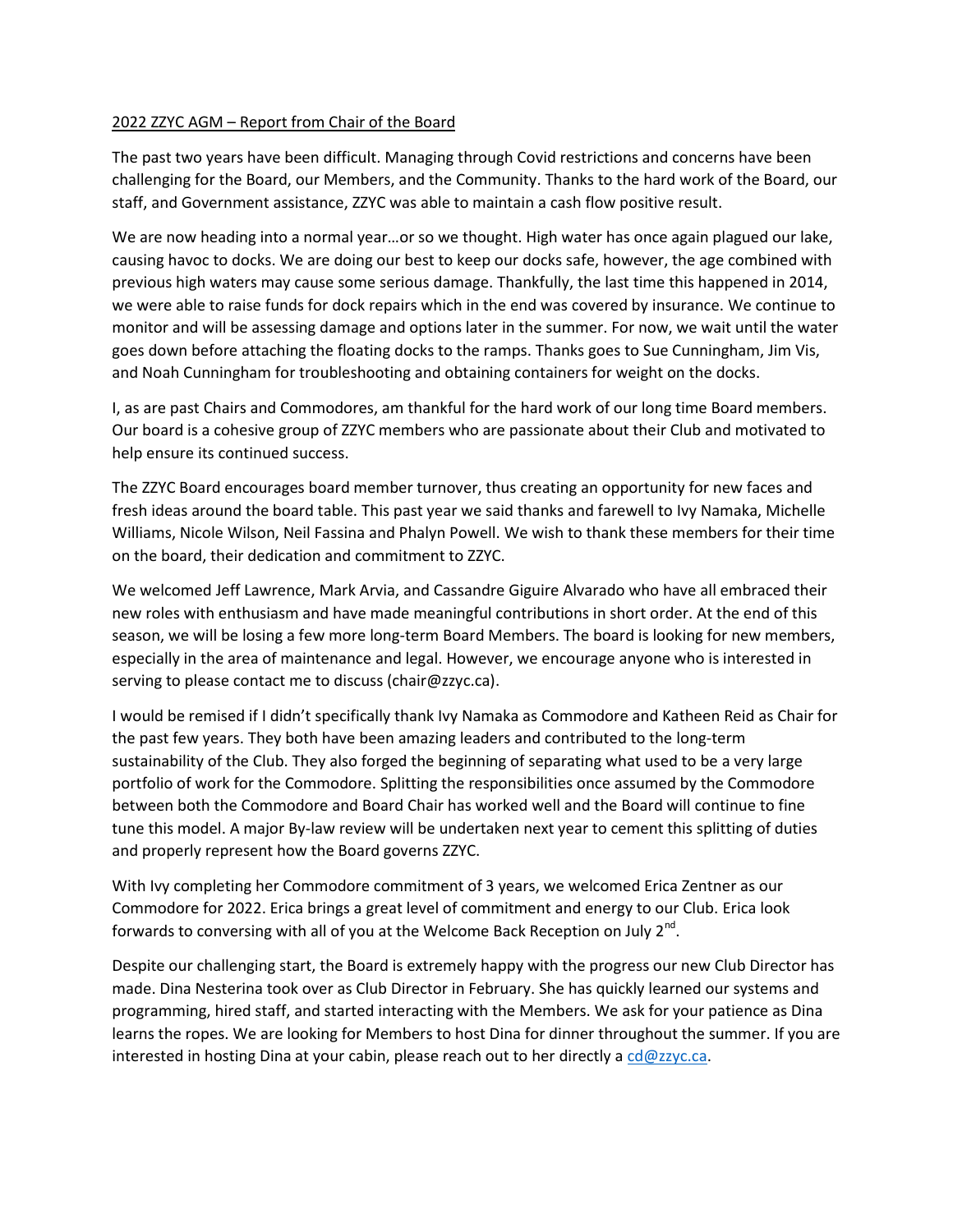Lastly, I would like to thank all our Members for their continual support of ZZYC through these challenging times. Without you, our club would be in a less desirable financial position. We continue to evolve the membership and programming to meet the needs of the community. Your suggestions are appreciated and taken seriously. Please continue to share your thoughts. We currently have 121 members which includes 11 new families in the last couple of years! Welcome and we look forward to Meeting You at the Docks!

au Rei

David Reid, ZZYC Chair – Board of Directors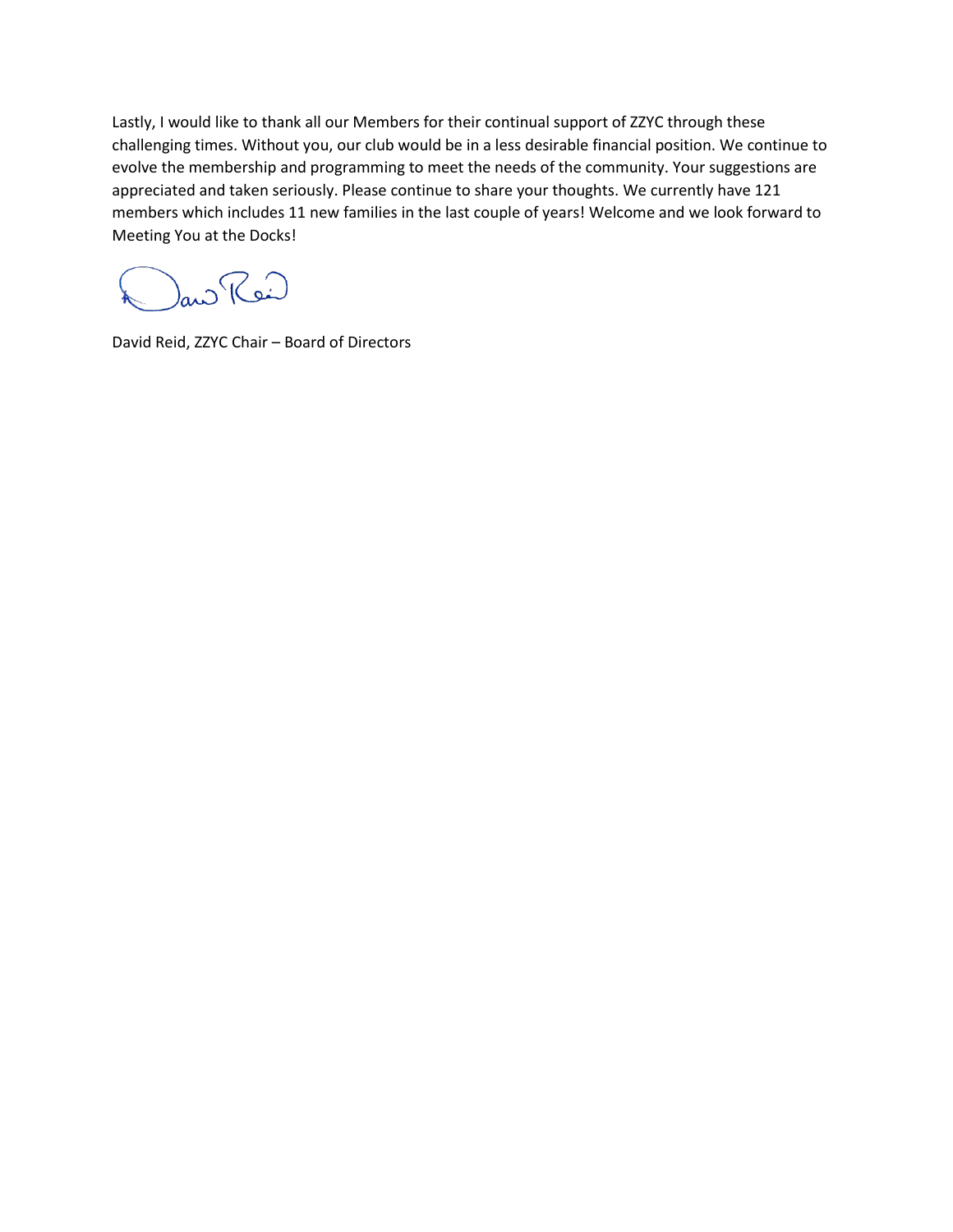June 8, 2022

### Treasurer Report for AGM

It is my pleasure to report that ZZYC continues to maintain a healthy financial position at the end of our 2021 Fiscal Year through another season with COVID related restrictions in place. Despite the challenges we were able to support programming and social events at the club.

• Gross Profits year over year are up 18% with new memberships added and guest participation in summer programming increase

• Expenses increased due mainly to increased programming and wages for staff as well as repair and maintenance of clubhouse, docks & boats

• Government subsidies were made available in this fiscal year

ZZYC's decrease in profit overall of -\$16,637 includes deferred revenue for fireworks fund that is carried forward into fiscal 2022. Our cash position remains robust for future development and maintenance planning. I can confirm that ZZYC has:

- remitted all payroll and tax filings for 2021
- has no active members with dues outstanding
- all insurance policies are in place and paid in full

Respectfully submitted,

Judy Dalman

Treasurer, ZZYC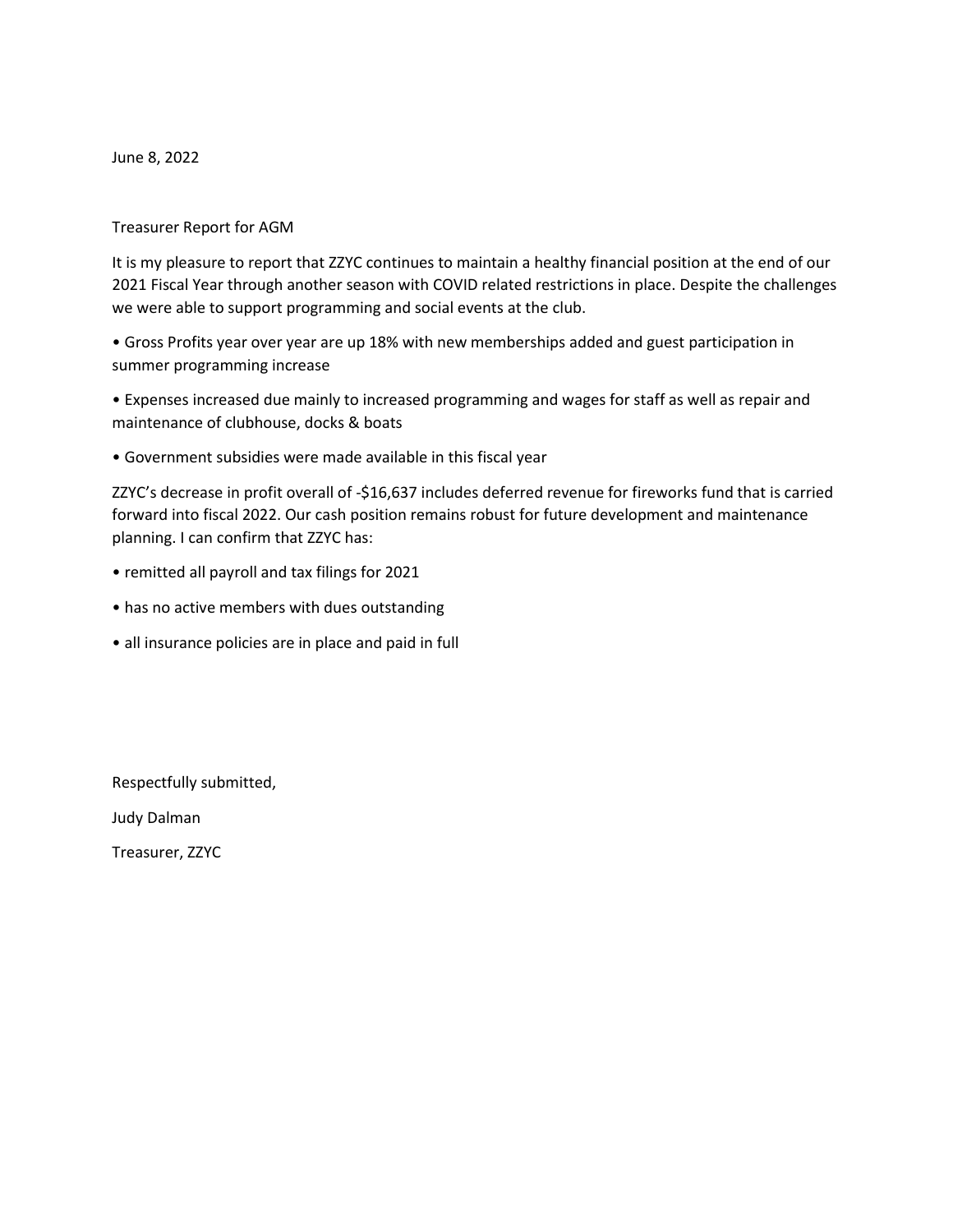# Zig Zag Yacht Club

## Balance Sheet

As of September 30, 2021

|                                              |                     | <b>TOTAL</b>             |            |
|----------------------------------------------|---------------------|--------------------------|------------|
|                                              | AS OF SEP. 30, 2021 | AS OF SEP. 30, 2020 (PY) | % CHANGE   |
| Assets                                       |                     |                          |            |
| <b>Current Assets</b>                        |                     |                          |            |
| Cash and Cash Equivalent                     | \$383,745.42        | \$403,342.76             | $-4.86%$   |
| Accounts Receivable (A/R)                    | \$1,402.58          | \$873.40                 | 60.59%     |
| Allowance for Doubtful Accounts              | 0.00                | 0.62                     | $-100.00%$ |
| Wild Apricot Account Balance                 | 2,258.60            | 1,577.35                 | 43.19%     |
| <b>Total Current Assets</b>                  | \$387,406.60        | \$405,794.13             | $-4.53%$   |
| <b>Non-current Assets</b>                    |                     |                          |            |
| Property, plant and equipment                |                     |                          |            |
| Boat Inventory                               | 202,161.33          | 202,161.33               | 0.00%      |
| <b>Building</b>                              | 551,641.63          | 529,133.03               | 4.25%      |
| Computers                                    | 2,876.35            | 2,876.35                 | 0.00%      |
| Contents                                     | 57,053.09           | 55,999.96                | 1.88%      |
| Docks & Outbuildings                         | 88,801.52           | 88,801.52                | 0.00%      |
| Furniture                                    | 7,767.39            | 7,767.39                 | 0.00%      |
| Land                                         | 8,000.00            | 8,000.00                 | 0.00%      |
| Land Improvements                            | 26,474.41           | 26,474.41                | 0.00%      |
| <b>Tennis Courts</b>                         | 169,780.05          | 169,780.05               | 0.00%      |
| x- Accumulated Amortization                  | -597,466.24         | -571,503.96              | $-4.54%$   |
| <b>Total Property, plant and equipment</b>   | \$517,089.53        | \$519,490.08             | $-0.46%$   |
| <b>Total Non Current Assets</b>              | \$517,089.53        | \$519,490.08             | $-0.46%$   |
| <b>Total Assets</b>                          | \$904,496.13        | \$925,284.21             | $-2.25%$   |
| <b>Liabilities and Equity</b>                |                     |                          |            |
| Liabilities                                  |                     |                          |            |
| <b>Current Liabilities</b>                   |                     |                          |            |
| Accounts Payable (A/P)                       | \$0.00              | \$1,002.44               | $-100.00%$ |
| <b>Credit Card</b>                           | \$3,950.66          | \$1,014.66               | 289.36%    |
| <b>Accrued Liabilities</b>                   | 3,828.00            | 0.00                     |            |
| Deposits Received                            | 11,517.73           | 1,110.00                 | 937.63%    |
| <b>GST Payable</b>                           | $-271.23$           | $-73.10$                 | -271.04%   |
| Payroll Liabilities                          | 1,185.69            | 174.84                   | 578.16%    |
| Square Gift Card                             | 264.50              | 147.00                   | 79.93%     |
| <b>Total Current Liabilities</b>             | \$20,475.35         | \$3,375.84               | 506.53 %   |
| Non-current Liabilities                      | \$10,000.00         | \$40,000.00              | -75.00 %   |
| <b>Total Liabilities</b>                     | \$30,475.35         | \$43,375.84              | $-29.74%$  |
| Equity                                       |                     |                          |            |
| <b>Restricted Capital - Docks</b>            | 62,656.96           | 62,656.96                | 0.00%      |
| Restricted Capital - Membership Certificates | 90,750.00           | 85,500.00                | 6.14%      |
| <b>Restricted Capital - Tennis</b>           | 90,531.19           | 79,606.40                | 13.72 %    |
| <b>Retained Earnings</b>                     | 646,720.22          | 643,285.33               | 0.53%      |
| Profit for the year                          | $-16,637.59$        | 10,859.68                | $-253.21%$ |
| <b>Total Equity</b>                          | \$874,020.78        | \$881,908.37             | $-0.89%$   |
| <b>Total Liabilities and Equity</b>          | \$904,496.13        | \$925,284.21             | $-2.25%$   |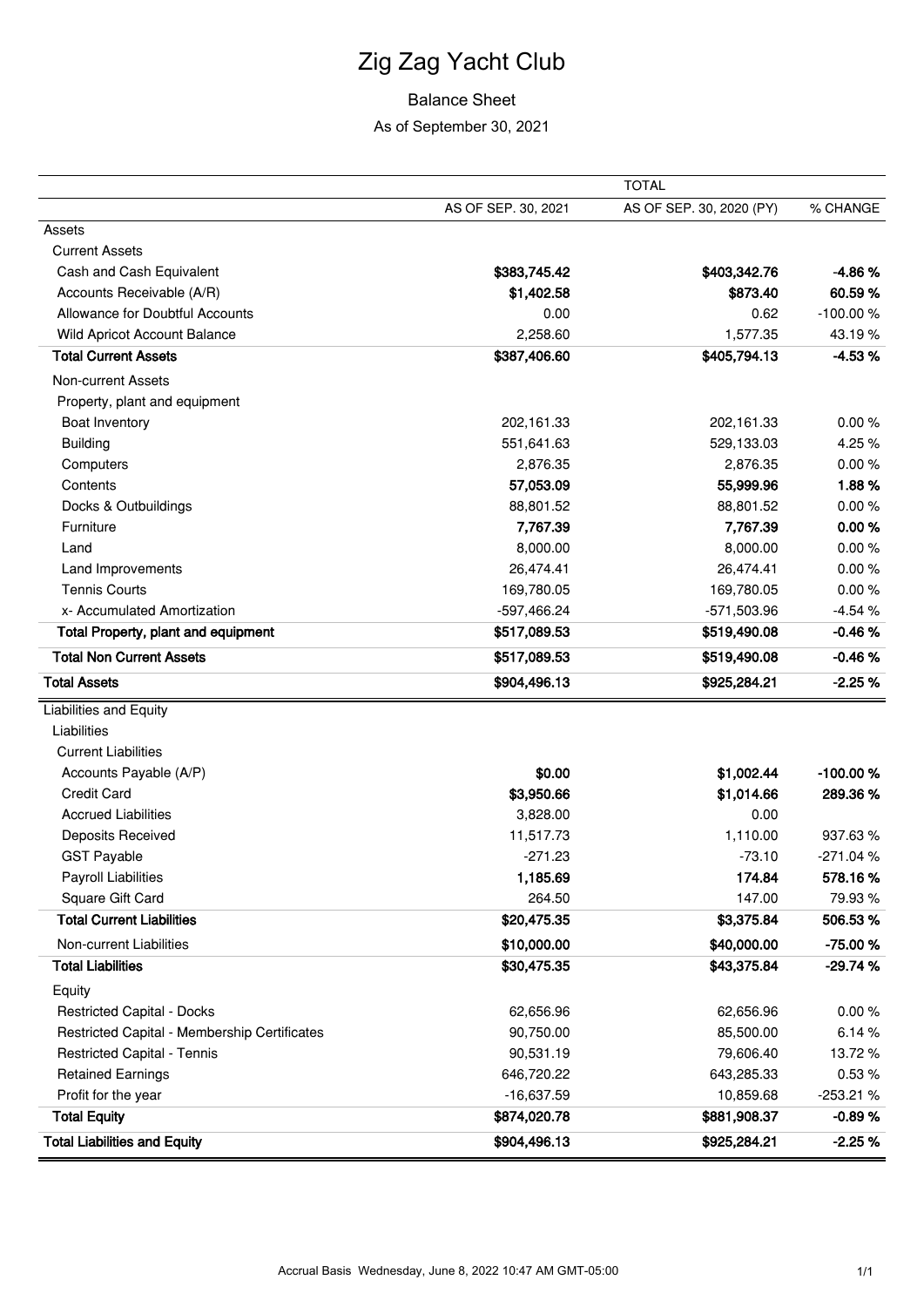# Zig Zag Yacht Club

## Profit and Loss

October 2020 - September 2021

|                                      |                       | <b>TOTAL</b>               |                |            |
|--------------------------------------|-----------------------|----------------------------|----------------|------------|
|                                      | OCT. 2020 - SEP. 2021 | OCT. 2019 - SEP. 2020 (PY) | CHANGE         | % CHANGE   |
| <b>INCOME</b>                        | \$92,584.53           | \$95,433.23                | $$ -2,848.70$  | $-2.99%$   |
| COST OF GOODS SOLD                   | \$28,486.20           | \$41,117.25                | $$ -12,631.05$ | $-30.72%$  |
| <b>GROSS PROFIT</b>                  | \$64,098.33           | \$54,315.98                | \$9,782.35     | 18.01%     |
| <b>EXPENSES</b>                      |                       |                            |                |            |
| Amortization                         | 25,962.28             | 26,505.21                  | $-542.93$      | $-2.05%$   |
| <b>Bad Debt Expense</b>              | 931.77                | $-476.55$                  | 1,408.32       | 295.52 %   |
| Banking & Financing                  | 3,808.18              | 3,147.00                   | 661.18         | 21.01%     |
| Clubhouse                            | 3,683.55              | 3,418.50                   | 265.05         | 7.75%      |
| Insurance                            | 12,300.06             | 11,186.29                  | 1,113.77       | 9.96%      |
| <b>IT Systems</b>                    | 3,550.40              | 3,322.79                   | 227.61         | 6.85%      |
| <b>Licenses &amp; Permits</b>        | 600.00                |                            | 600.00         |            |
| Marketing                            | 763.90                | 2,182.27                   | $-1,418.37$    | $-65.00%$  |
| Office & Misc                        | 1,363.42              | 515.68                     | 847.74         | 164.39%    |
| Payroll Expenses                     | 44,047.45             | 10,537.82                  | 33,509.63      | 317.99%    |
| <b>Professional Fees</b>             | 800.00                | 750.00                     | 50.00          | 6.67%      |
| Purchases                            | 1,003.85              | 10.40                      | 993.45         | 9,552.40 % |
| Repairs & Maintenance                | 9,817.63              | 2,516.30                   | 7,301.33       | 290.16%    |
| <b>Utilities</b>                     | 2,711.09              | 2,623.45                   | 87.64          | 3.34 %     |
| <b>Total Expenses</b>                | \$111,343.58          | \$66,239.16                | \$45,104.42    | 68.09%     |
| OTHER INCOME                         |                       |                            |                |            |
| CEWS - Canada Emergency Wage Subsidy | 9,615.75              | 19,121.03                  | $-9,505.28$    | $-49.71%$  |
| Interest Income                      | 991.91                | 3,661.83                   | $-2,669.92$    | $-72.91%$  |
| Non-Operating Income                 | 20,000.00             |                            | 20,000.00      |            |
| <b>Total Other Income</b>            | \$30,607.66           | \$22,782.86                | \$7,824.80     | 34.35%     |
| <b>PROFIT</b>                        | $$ -16,637.59$        | \$10,859.68                | $$ -27,497.27$ | $-253.21%$ |